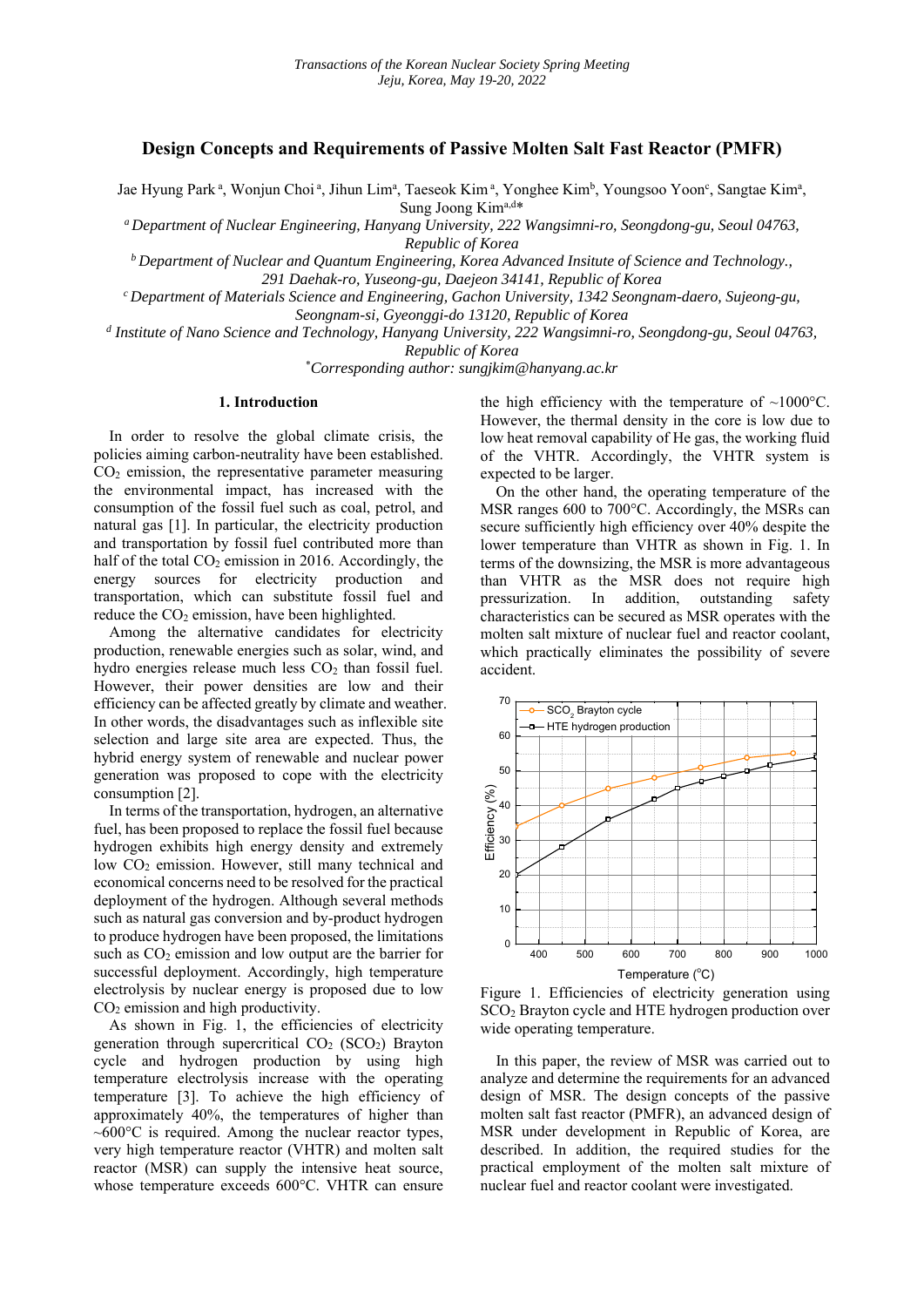#### **2. Review of molten salt reactors**

The major characteristics of MSR were discussed compared to the most common reactor type, pressurized water reactor (PWR). In addition, the MSRs categorized according to the neutron energy spectrum and outstanding characteristics were presented. Finally, the requirements for an advanced design of the MSR selected as one of the next generation nuclear energy systems by the Generation Ⅵ International Forum (GIF) were determined through the review.

# *2.1 Major characteristics of MSR in comparison with PWR*

Figure 2 shows the general system diagrams of MSRs and PWRs. Eutectic fuel mixtures such as  $UF_4$  and  $UCl_3$ dissolved in the coolant salts such as  $FLiBe$  ( $LiF-BeF<sub>2</sub>$ ) and NaCl are adopted as the working fluid in the primary system of the MSRs. Accordingly, many unique features compared to the PWR systems are derived from the difference between the liquid mixture of salt fuel and salt coolant and light water. Thus, the major components of the two reactor types differ greatly.



Figure 2. Schematic diagrams of (a) MSR, (b) PWR.

The major characteristics of the PWRs are summarized as follows. UO<sub>2</sub> with  $2~5\%$  enriched U-235 is manufactured as the form of pellet for PWRs. The fuel pellets with zircaloy cladding forming a fuel rod and assembly are installed in the reactor core. The moderator is required because the nuclear fission of U-235 is induced by low-energy neutron (thermal neutron) in the PWRs. Light water serves as both the moderator and the

coolant simultaneously in the primary system of PWRs owing to the sufficient moderating ratio and the good heat transfer performance. To prevent coolant boiling in the primary system, the system is pressurized up to 15.5 MPa during normal operation. The PWRs operate at the temperature considering the thermal safety margin below the saturation temperature of  $\sim$ 342°C at 15.5 MPa. The cycle efficiency is as high as 33% by using steam Rankin cycle with the turbine inlet temperature of 290°C. On a 3-batch scheme, the refueling cycle is 18 months. The nuclear fuel after 3 times of the refueling cycle is treated as the spent fuel. The spent fuel is cooled in the pool that can maintain the temperature of 30~40°C and in the dry storage after the decay heat is decreased sufficiently. Otherwise, to reuse the spent fuel, the pyroprocessing has been developed.

On the contrary, for thermal spectrum MSRs (TS-MSRs), a separate moderator such as graphite is needed because moderating ratio of the salt mixture is low [4]. Otherwise, for fast spectrum MSRs (FS-MSRs), the moderator is not required as the fast neutron spectrum is adopted. The online reprocessing is possible for both TS-MSRs and FS-MSRs. The MSRs controls the reactivity by online reprocessing, flow rate in the primary system, temperature and composition of the coolant salt. Because liquid fuel is burned in the primary system, the fission products need to be removed from the primary system by dedicated devices. The removal process during operation is required to achieve high burnup as the liquid fuel maintains the homogeneity.

Depending on the type of fuel salt, the boiling point of the salt mixtures is as high as 1400°C under atmospheric pressure and the possible operating temperature ranges 600 to 700°C. Thus, the high pressurization is not required as the high cycle efficiency can be achieved even under the atmospheric pressure. As the system pressure is much lower than the PWRs, the reactor and the pressurizer can be downsized even for the same power level. This advantage shows that the MSRs can be a candidate for transportation propulsion. However, the intermediate system is required to minimize the problem related to radioactive material by capturing tritium. The intermediate system also functions as a thermal storage filled with high temperature molten salt.

The  $SCO<sub>2</sub>$  Brayton cycle is promising owing to its high efficiency as shown in Fig. 1. The efficiency is expected to be larger than steam Rankin cycle at the high operating temperature of the MSRs. Otherwise, the thermal energy can be used to produce the hydrogen by HTE.

Liquid salt mixtures in the MSRs exhibit the larger thermal expansion compared to the solid fuel in the PWRs. Accordingly, the reactivity decreases when the temperature increases unintentionally. In addition, even during the representative design basis accident such as loss of coolant accident (LOCA) of the light water reactors (LWRs), the coolant salt is solidified in a short time due to high operating temperature and low melting point.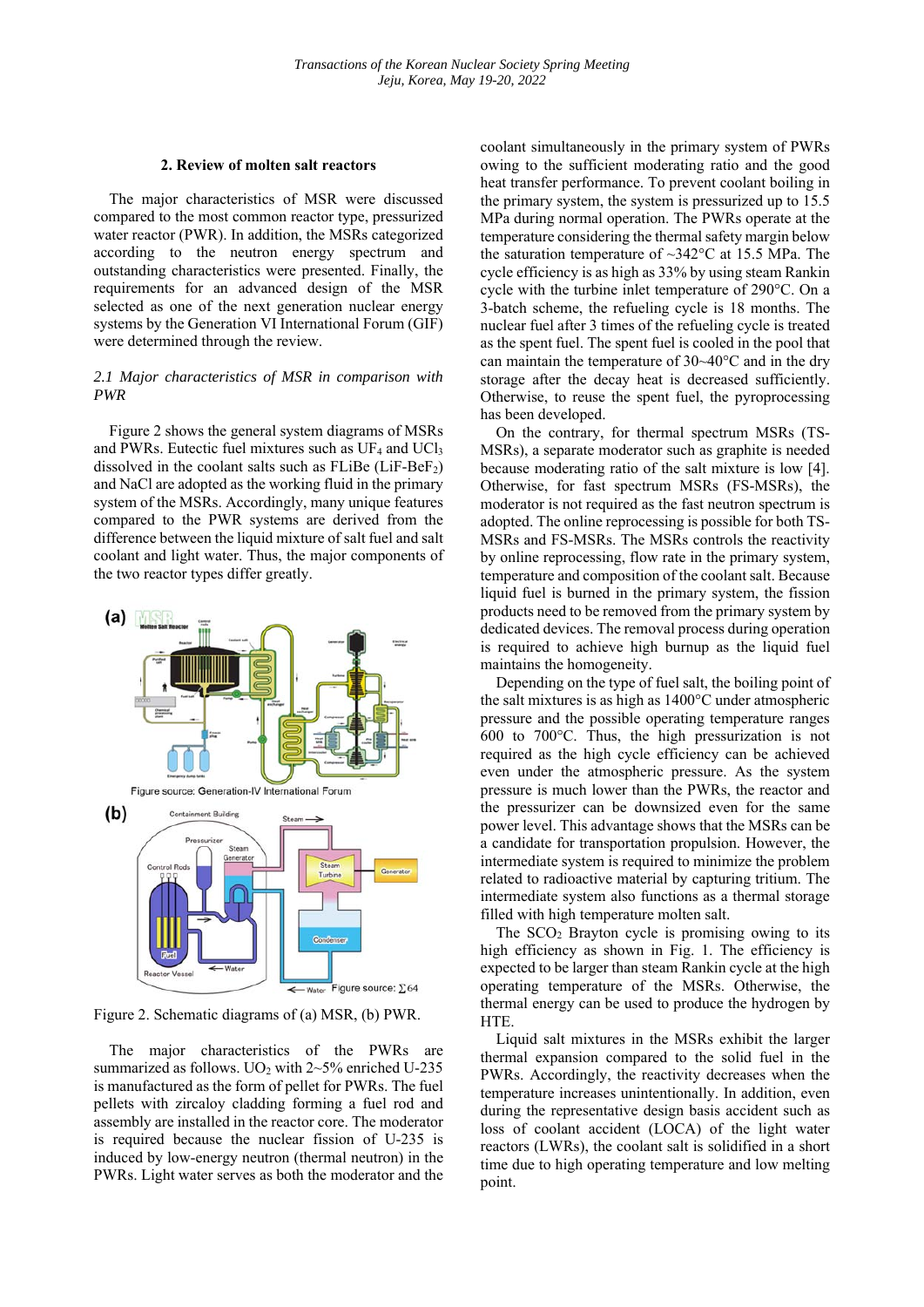In addition to the TS-MSR, the FS-MSRs can be developed in three designs [5]. They are an LWRderived TRU burner, a U-Pu breeder, a natural U-fueled minimal-separation converter. In case of insufficient solubility of spent fuel, methods to transform the chemical forms and materials that have high solubility of TRU were investigated [6]. Thus, there exist many unique and attractive characteristics of the MSRs, which contribute to improving the safety, economic feasibility, high-efficiency electricity and hydrogen production, and solution to the spent fuel from the PWRs.

# *2.2 Major characteristics of MSRs by neutron energy spectrum*

The major differences of the MSRs are addressed by the neutron energy spectrum. The major characteristics of TS-MSRs and FS-MSRs are described as follows.

Figure 3 shows the number of neutrons available for breeding in U-Pu (U-238 to Pu-239) and Th-U (Th-232 to U-233) cycles with thermal and fast neutron spectra [7]. U-Pu fuel cycle has a positive value of the available neutron only with the fast energy spectrum. However, the Th-U fuel cycle can breed with both thermal and fast neutron energy spectra. Accordingly, TS-MSRs adopts the concept of thermal breeder, which irradiates neutrons to the fertile material Th-232 and converts them into fissile material U-233.



Figure 3. Number of neutrons available for breeding in U-Pu and Th-U cycles with thermal and fast neutron spectra [7].

Th is known to be reserved in earth more than U. In addition, the Th-U cycle can achieve a higher burnup compared to the U-Pu cycle. In terms of spent fuel, the long-life radioactive material is expected to be reduced with the Th-U fuel cycle with thermal spectrum. As shown in Fig. 4, the radiotoxicity of the Th-U cycle was evaluated much lower than others [7].

In the TS-MSRs, the fluoride salts are mainly adopted. They are more effective to moderate neutrons than other halides. Moreover, the fluoride salts are thermally and radioactively stable and their reactivity with water, air, and structural material is sufficiently low. However, the candidates for the working fluid in the TS-MSRs cannot moderate fast neutrons sufficiently. Thus, the graphite is adopted as the moderator. The graphite is expected to be replaced every 3~4 years, which is a high-level nuclear waste, disturbing the longer operation cycle.



Figure 4. Radiotoxicity of high activity radioactive wastes over time [7].

To utilize the TS-MSRs, there exist a critical point despite the remarkable advantages. Pa-233 can be produced during nuclear reaction of Th-U cycle. Pa -233 becomes U-233 through radioactive decay. It takes a long time as the half-life of the Pa-233 is 27 days. In addition, Pa-233 can be converted to U-234 when Pa-233 absorbs more neutron before the decay. Thus, to prevent the undesirable operation, the Pa-233 has to be separated and decay alone [8]. However, it cannot be adopted in countries where reprocessing is not allowed because the process violates the Nuclear Non-Proliferation Treaty (NPT).

To eliminate the problem caused by Pa-233, the U-Pu cycle with fast spectrum can replace it instead. The neutron economy can be enhanced much greater than Th-U cycle as shown in Fig. 3. In addition, the nuclear wastes are reduced as the moderator is not required for the FS-MSRs. In addition, the nuclear wastes can be reduced because the FS-MSR does not require the moderator while the graphite moderator needs to be periodically replaced for TS-MSRs. Accordingly, the FS-MSRs are expected to be more advantageous in achieving long-term operation than the TS-MSRs.

In terms of the coolant salts in the FS-MSRs, the chloride salts such as NaCl and KCl are preferred due to lower neutron moderation. In addition, TRU such as Pu is more soluble in chloride salts. However, because Cl exhibits various oxidation forms, corrosion mechanisms are more complicated. So more extensive researches on the materials in the FS-MSRs need to be carried out because previous studies on the corrosion by chloride salts are insufficient. Moreover, when Cl-35 absorbs a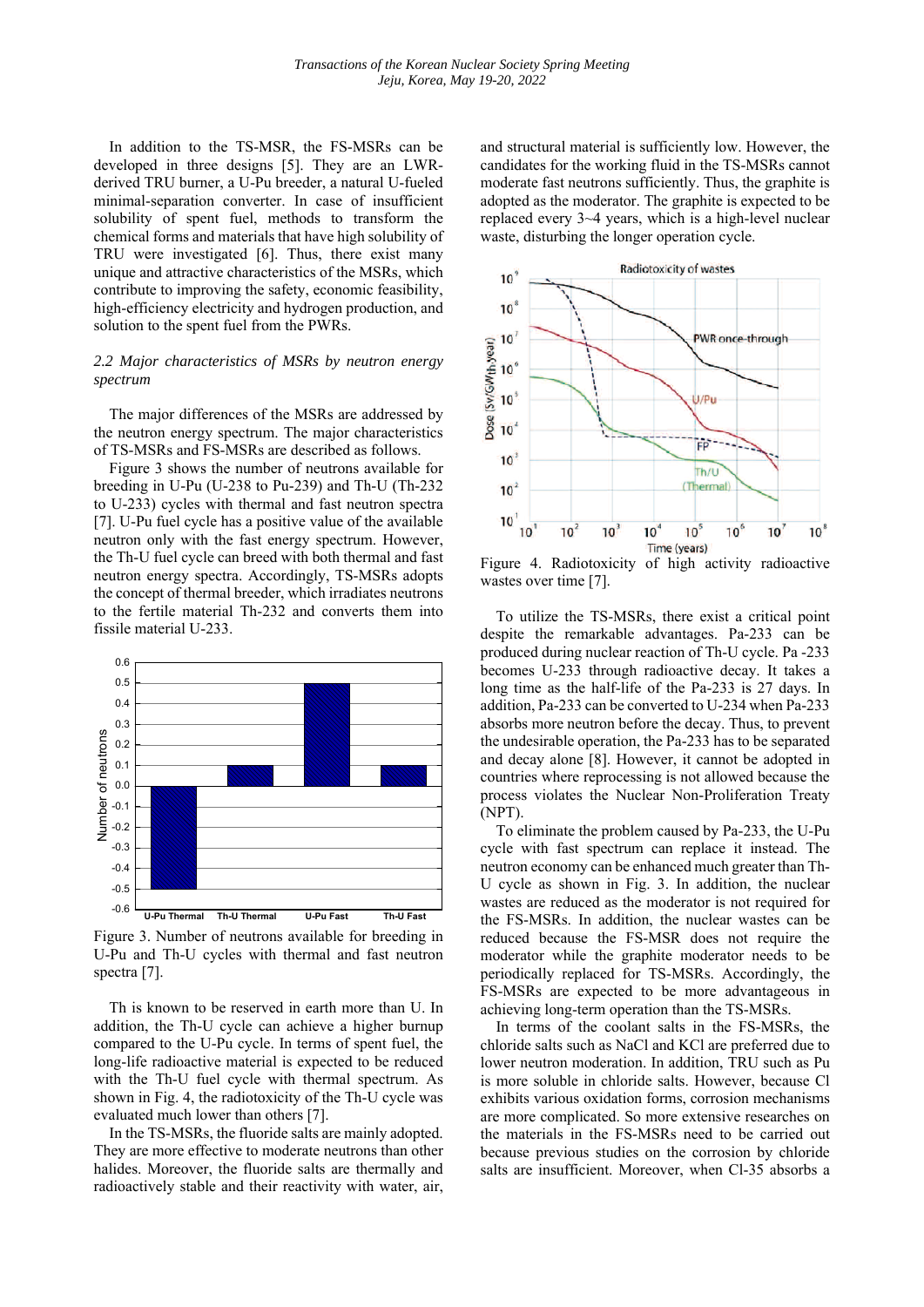neutron, it becomes a chlorine isotope, Cl-36, whose beta decay has the long period of half-life [5]. Accordingly, to reduce the production of Cl-36 during operation, another chlorine isotope, Cl-37, has to be enriched.

### **3. Passive Molten salt Fast Reactor (PMFR)**

Due to the attractive characteristics as described above, many countries and institutions have been developing the MSRs technologies. However, some areas which do not have clear solutions or sufficient studies still remain as imminent work for commercialization of the MSRs. To develop the innovative and essential technologies for the MSRs, the Research Center for Development of Innovative Original Technology of a Severe Accident Free Multi-purpose Long-lifetime Small Modular Molten Salt Reactor (I-SAFE-MSR research center) was launched in Republic of Korea. To embrace the research on thermal-hydraulics and safety, reactor physics, and material all together, the research center was organized with Hanyang University, KAIST, and Gachon University. The final goal of the I-SAFE-MSR research center is to develop the Passive Molten salt Fast Reactor (PMFR) adopting the key technologies proposed. The key concepts and requirements of the PMFR are summarized as follows:

- Natural circulation operation of the primary system
- Non-soluble fission products separation
- Severe-accident-free and passive safety system
- Long-lifetime core design of the PMFR
- Corrosion-resistant base material and coating in molten salts
- Original multi-physics numerical analysis platform

Deployment of a reactor coolant pump (RCP) is one of the concerns in the MSRs. The corrosion by the high temperature molten salts can damage the RCP. Thus, to prevent the undesirable situation due to the malfunction of the RCP, the PMFR adopts natural circulation operation. The preliminary analysis on the PMFR showed that it is possible to simplify the core structure as U-Pu fuel cycle with fast spectrum and the reactivity controller [9]. Accordingly, the pressure drop in core region can be reduced. This expectation is positive for the employment of the natural circulation as a driving force. However, more complicated phenomena need to be solved.

To remove the non-soluble fission products such as noble metals and gases from the core region, helium (He) bubbling method is adopted. Although it is effective to separate the fission products, the detailed assessments through numerical and experimental studies are insufficient. Thus, the moving particle semi-implicit (MPS) code and He bubbling experiment using simulant of the working fluid candidates for the PMFR will be carried out. In addition, due to the He bubbling, the twophase flow through the core and riser is expected. Accordingly, the circulation was investigated and its

results showed that the He bubbling method can improve the circulation [10]. The detailed numerical analysis and experimental analysis on natural circulation with He bubbling in molten salt will be conducted.



Figure 5. Schematic diagram of the PMFR.

The reactor vessel of the PMFR is installed in a molten salt pool as shown in Fig. 5. The core melting event considered as the severe accident of reactor types of solid fuel cannot occur because the fuel material is already liquified. Nonetheless, the radioactive materials can be released into the environment upon boiling. To ensure the passive safety during hypothesized accidents, an aircooling system similar to the reactor vessel auxiliary cooling system (RVACS) was investigated with the PMFR. As shown in Fig. 6, the result from the lumped analysis show that the core temperature can be controlled below the boiling point by air-cooling. However, detailed modelling is needed for more accurate results. In addition, it is envisioned to analyze major accidents which may occur in MSRs including the PMFR and to investigate the accident consequences through numerical analysis.



Figure 6. Temperature in the primary system using passive air-cooling.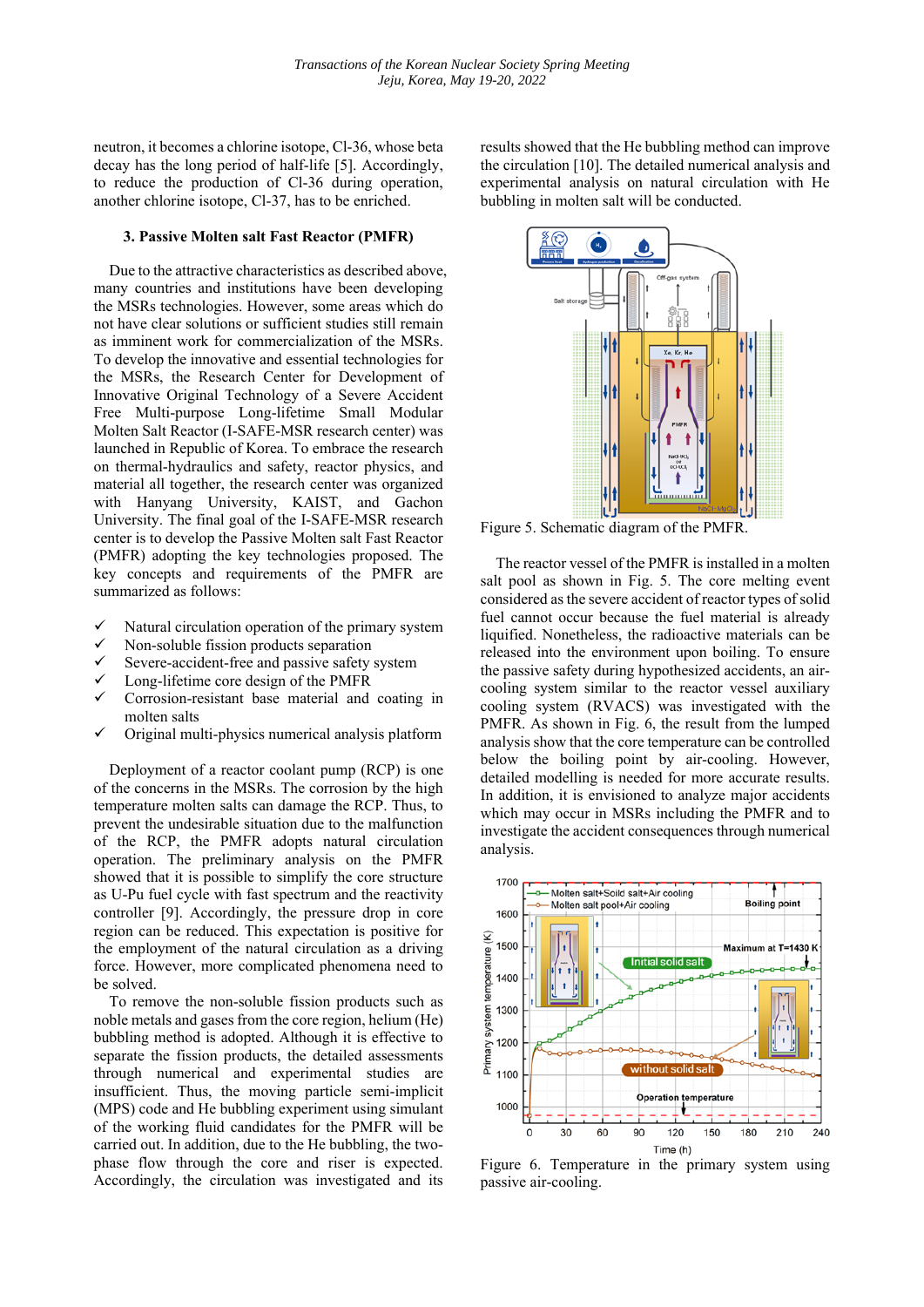The preliminary analysis on the PMFR in terms of reactor physics was carried out [9]. Chloride salts such as NaCl-UCl<sub>3</sub> and KCl-UCl<sub>3</sub> and reactivity control drum are adopted. The thermal power and the computed period were set as 400 MWt and 21 years, respectively. The results showed the PMFR with fast spectrum can ensure sufficiently long lifetime.

The candidates of the base material of the structure were selected as stainless steel 316L, Hastelloy C-276, and Hastelloy N1000003, which are well-known corrosion-resistant materials. The experiment results showed that the base material characteristics changes noticeably after reaction with molten salts. Thus, the coating method to enhance the corrosion resistance against the molten salts is under development.

The multi-physics numerical analysis platform has been constructed with OpenFOAM code to analyze thermal-hydraulics, In-house code to analyze reactor physics, and material database and corrosion characteristics in molten salts. The volumetric heat source will be updated as the computed heat generation through the In-house code. Likewise, to assess the

reactor physics accurately, the thermal-hydraulic behavior will be updated during calculation. To provide the insufficient data of the physical properties of molten salts, molecular dynamics (MD) simulation has been carried out.

# **4. Conclusion**

In this study, the MSR was reviewed and design concepts and requirements for the PMFR, which is the advanced MSR, were described. The major characteristics of the MSRs were summarized in Tables 1 and 2.

Through the thorough review of the limitations from the previous MSR design, the PMFR, an advanced design of the FS-MSRs, was proposed. The final goals of the I-SAFE-MSR research center and the concepts and requirements of the PMFR were summarized. In addition, the recent progress of the I-SAFE-MSR research center was briefly presented.

As the studies on the PMFR are carried out, the key technologies which is essential and innovative to the MSRs will be developed.

Table 1. Summary of the major characteristics of MSRs

| <b>Characteristics</b>                     | <b>Details</b>                                                     |
|--------------------------------------------|--------------------------------------------------------------------|
| High melting and boiling points            | Enhancement of safety due to fast solidification                   |
|                                            | Downsizing pressurizer and system structure                        |
|                                            | Large thermal safety margin                                        |
| High operating temperature                 | High efficiency to produce electricity and hydrogen                |
|                                            | $SCO2$ Brayton cycle                                               |
|                                            | High quality heat source                                           |
| Eutectic mixture of coolant and fuel salts | Intermediate system to capture tritium                             |
|                                            | Online-reprocessing and separation of non-soluble fission products |
|                                            | Inherent safety due to large thermal expansion                     |

Table 2. Summary of comparison between PWR and MSR

| <b>Parameters</b>            | <b>PWR</b>                           | <b>MSR</b>                     |
|------------------------------|--------------------------------------|--------------------------------|
| Nuclear fuel                 | Low enrichment, $UO2$ pellet (solid) | Th salts or U salts (Liquid)   |
| Moderator                    | Light water                          | Graphite (Thermal), No (Fast)  |
| Coolant                      | Light water                          | Molten salts                   |
| Fission products             | Pyroprocessing or disposal           | Online reprocessing            |
| Operating temperature $[°C]$ | $\sim$ 330                           | $600 - 700$                    |
| Operating pressure [MPa]     | 15.5                                 | $0.1 - 1$                      |
| Power generation             | Steam Rankin cycle                   | SCO <sub>2</sub> Brayton cycle |

#### **Acknowledgments**

This research was supported by the National Research Foundation of Korea (NRF), grant funded by the Korea government (MIST) (No. NRF-2021M2D2A2076382 and No. NRF-2016R1A5A1013919).

# **REFERENCES**

[1] G.P. Peters et al., Carbon dioxide emissions continue to grow amidst slowly emerging climate policies, *Nature Climate Change*, **10**, 3-6, (2020).

[2] A.M. Bayomy et al., Nuclear renewable hybrid energy system assessment through the thermal storage system, *International Journal of Energy Research*, **45(8)**, 11689-11711, (2021).

[3] V. Dostal et al., The supercritical carbon dioxide power cycle: comparison to other advanced power cycles, *Nuclear Technology*, **154(3)**, 283-301, (2006).

[4] Y. Zhu, Analysis of neutron thermalization in liquid FLiBe, Ph.D Thesis, North Carolina State University, (2018).